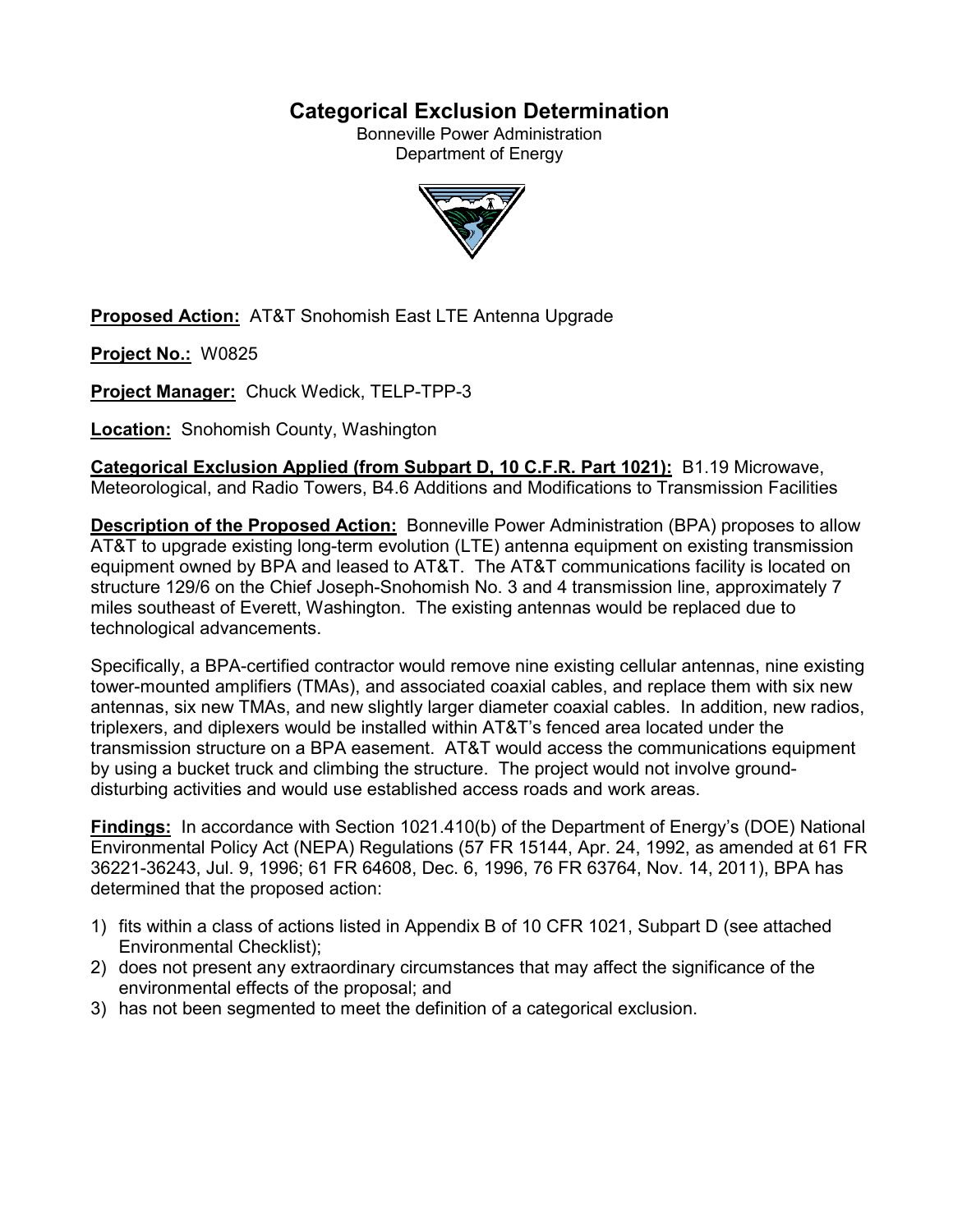Based on these determinations, BPA finds that the proposed action is categorically excluded from further NEPA review.

*/s/ Becky Hill* Becky Hill Contract Environmental Protection Specialist Flux Resources, LLC

Reviewed by:

*/s/ Carol Leiter* Carol Leiter Supervisory Environmental Protection Specialist

Concur:

*/s/ Sarah T. Biegel February 18, 2022*<br>
Sarah T. Biegel **Frank Carel** Sarah T. Biegel NEPA Compliance Officer

Attachment(s): Environmental Checklist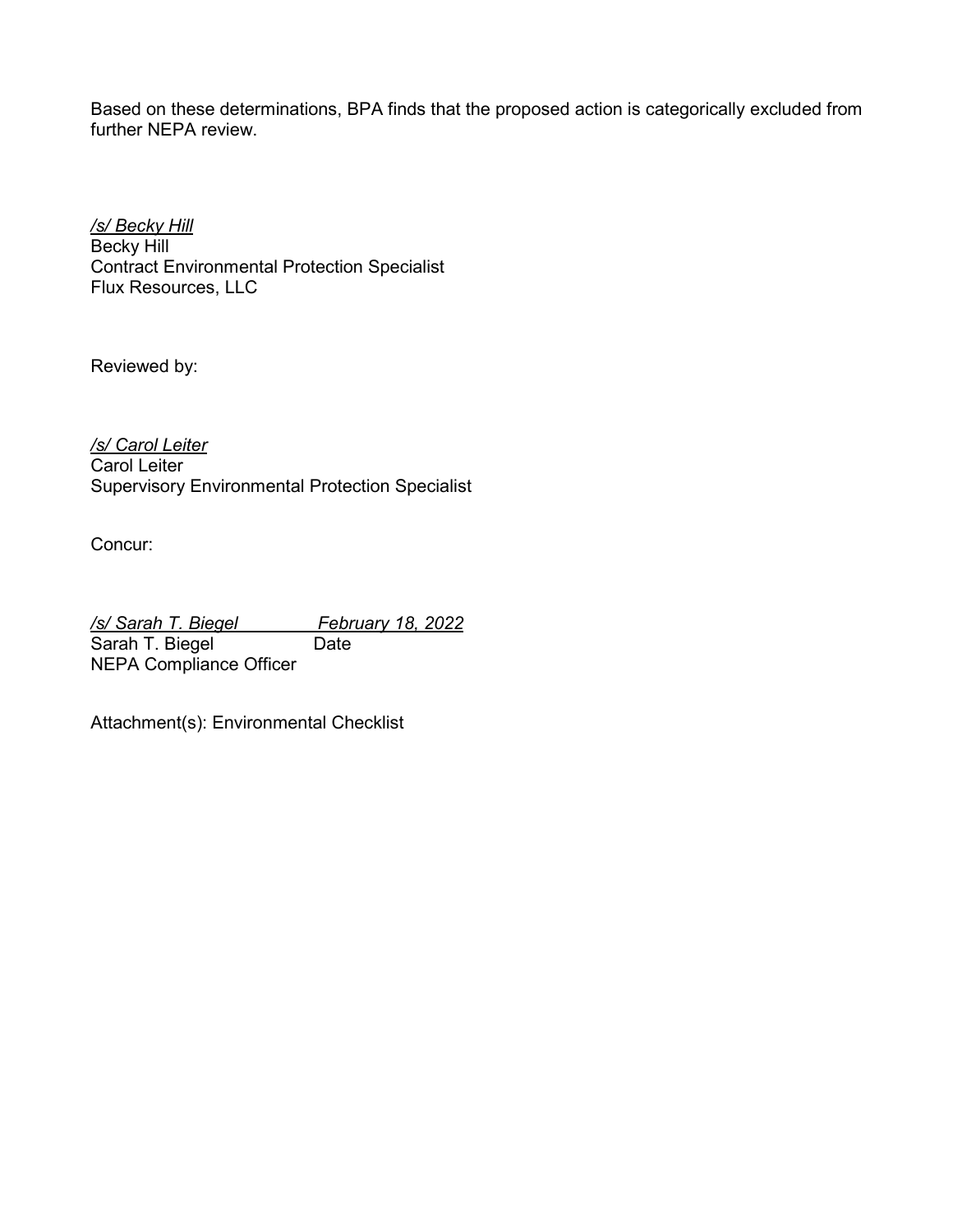# **Categorical Exclusion Environmental Checklist**

This checklist documents environmental considerations for the proposed project and explains why the project would not have the potential to cause significant impacts on environmentally sensitive resources and would meet other integral elements of the applied categorical exclusion.

**Proposed Action:** AT&T Snohomish East LTE Antenna Upgrade

### **Project Site Description**

The project area is located at structure 129/6 on BPA's Chief Joseph-Snohomish No. 3 and 4 transmission line, approximately 7 miles southeast of Everett, Washington. The project area is located in the west slope foothills of the Cascade Mountain Range, and is surrounded by a mixture of open fields and pastures, rural residences, golf courses, and mixed hardwood-conifer forests. The Snohomish River Valley is located about 5 miles west of and 2 miles south of the project area. Intermittent streams and wetlands are abundant in the area surrounding the project site. There are 8 National Wetland Inventory documented wetlands within 0.25 of the project area, but the closest wetland is over 600 feet away. Four unnamed intermittent streams are located within 0.25 mile of the project area, but the closest stream, which is also migratory habitat for coho salmon, is located over 850 feet away from the project area. Many streams in the local area provide migratory, rearing and spawning habitat for coho salmon, and flow into the Pilchuck River, which is designated freshwater critical habitat for this species. The Pilchuck River and its associated floodplain are located about 0.75 mile west of the project area.

## **Evaluation of Potential Impacts to Environmental Resources**

### **1. Historic and Cultural Resources**

Potential for Significance: No

Explanation: No ground-disturbing work is proposed and no staging areas are necessary. A BPA archaeologist determined that this project would not have the potential to cause effects to historic properties.

### **2. Geology and Soils**

Potential for Significance: No

Explanation: No ground-disturbing work is proposed. Therefore, the project would not impact geology and soils in the project area.

### **3. Plants (including Federal/state special-status species and habitats)**

Potential for Significance: No

• Explanation: There are no documented occurrences of any state-listed, special-status, or federally-listed plant species under the Endangered Species Act (ESA) within 3 miles of the project area; therefore, the proposed project would not have an effect on state-listed, special-status, or federally-listed ESA plant species.

The proposed activities would occur on an existing transmission structure and within an existing AT&T equipment area underneath the structure. Existing gravel and two-track dirt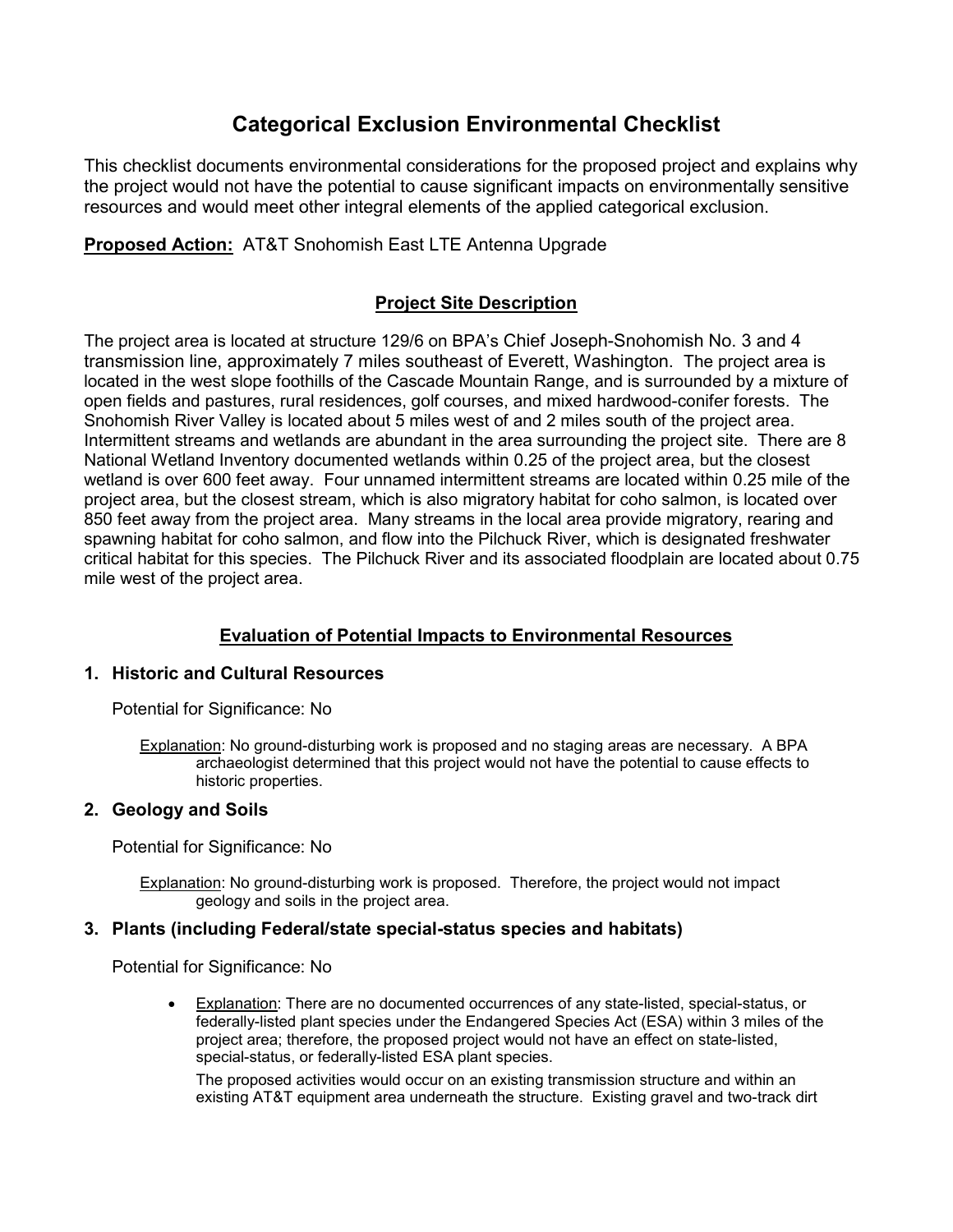roadways in a pasture would be used to access the structure; however, pasture grasses may be temporarily crushed by the bucket truck while maneuvering around the structure.

### **4. Wildlife (including Federal/state special-status species and habitats)**

Potential for Significance: No

Explanation: There are no documented occurrences of any state-listed, special-status, or federallylisted wildlife species under the ESA in the project area; therefore, the proposed project would not have an effect on state-listed, special-status, or federally-listed ESA plant species. No suitable wildlife habitat would be altered as a result of the project. The project site is located near a residence, and pasture with outbuildings, so ambient noise levels in the local area are moderate. The project activities would create minor noise impacts, but these would not be substantially greater than the existing ambient noise in the area.

Notes:

If any birds are found to be nesting on the transmission structure, construction of the project would be delayed until the birds have left the nest.

### **5. Water Bodies, Floodplains, and Fish (including Federal/state special-status species, ESUs, and habitats)**

Potential for Significance: No

Explanation: The proposed activities would not require ground-disturbing activities that could produce sediment that could enter waterways.

### **6. Wetlands**

Potential for Significance: No

**Explanation:** The proposed activities would not require ground-disturbing activities that could produce sediment that could enter a wetland. The proposed work is not occurring in any wetlands.

### **7. Groundwater and Aquifers**

Potential for Significance: No

Explanation: No ground-disturbing work is proposed. Therefore, the project would not impact groundwater and aquifers.

### **8. Land Use and Specially-Designated Areas**

Potential for Significance: No

Explanation: There would be no change to the land use at this location and the project area is not located in a specially-designated area.

### **9. Visual Quality**

Potential for Significance: No

Explanation: The replacement antennas and equipment would generally be a like-for-like replacement of the existing antennas and equipment. Therefore, the proposed project would not substantially alter the visual quality of the area.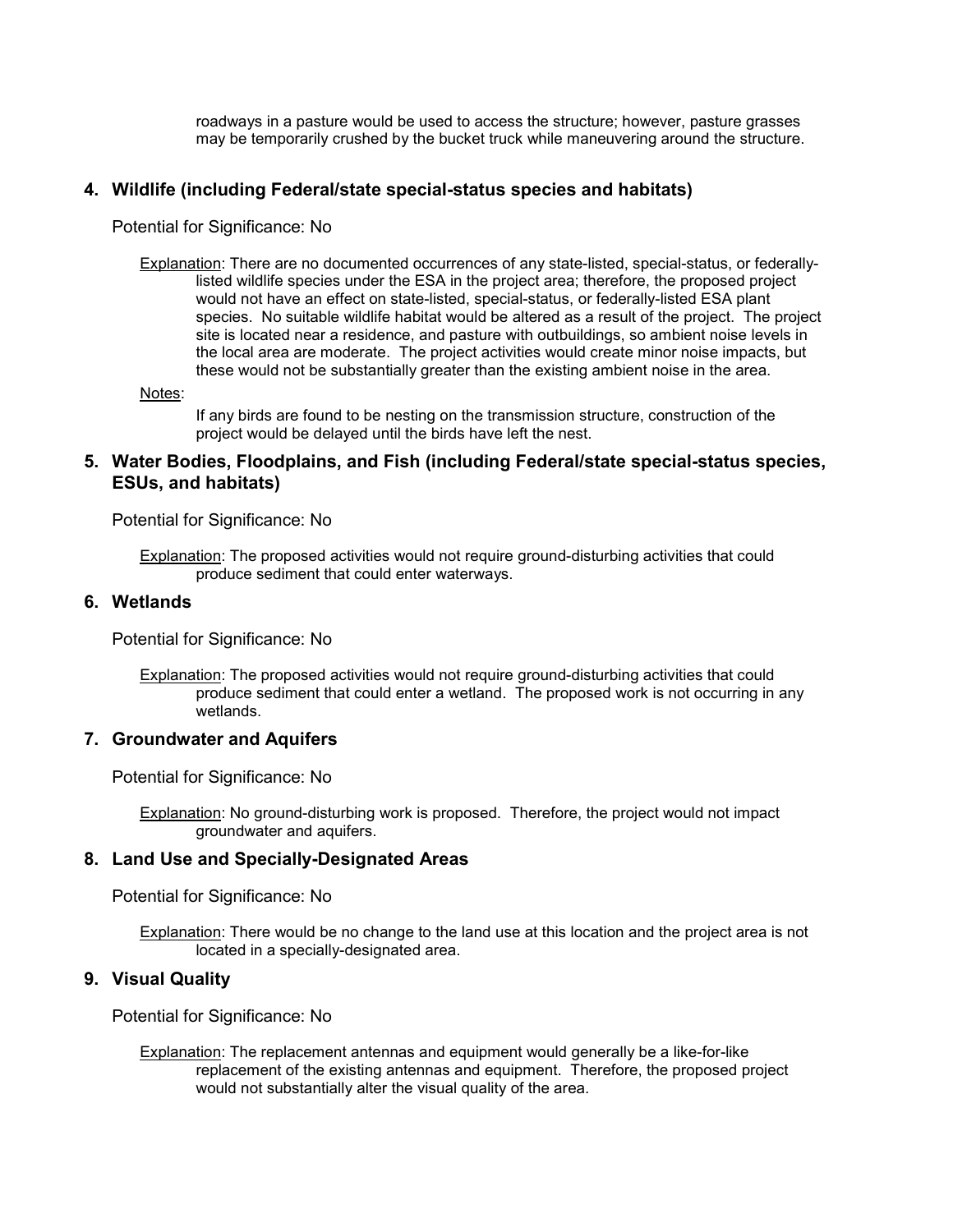### **10. Air Quality**

Potential for Significance: No

Explanation: Project activities would generate a small amount of vehicle emissions and dust during construction. However, there would be no substantial changes to air quality after construction is complete.

### **11. Noise**

Potential for Significance: No

Explanation: Some temporary construction noise would occur during daylight hours. However, there would be no substantial changes to noise quality of the area, beyond temporary construction-related noise impacts.

### **12. Human Health and Safety**

Potential for Significance: No

Explanation: All standard safety protocols would be followed during project activities; therefore, project activities would not impact human health or safety.

### **Evaluation of Other Integral Elements**

The proposed project would also meet conditions that are integral elements of the categorical exclusion. The project would not:

**Threaten a violation of applicable statutory, regulatory, or permit requirements for environment, safety, and health, or similar requirements of DOE or Executive Orders.**

Explanation: N/A

**Require siting and construction or major expansion of waste storage, disposal, recovery, or treatment facilities (including incinerators) that are not otherwise categorically excluded.**

Explanation: N/A

**Disturb hazardous substances, pollutants, contaminants, or CERCLA excluded petroleum and natural gas products that preexist in the environment such that there would be uncontrolled or unpermitted releases.**

Explanation: N/A

**Involve genetically engineered organisms, synthetic biology, governmentally designated noxious weeds, or invasive species, unless the proposed activity would be contained or confined in a manner designed and operated to prevent unauthorized release into the environment and conducted in accordance with applicable requirements, such as those of the Department of Agriculture, the Environmental Protection Agency, and the National Institutes of Health.**

Explanation: N/A